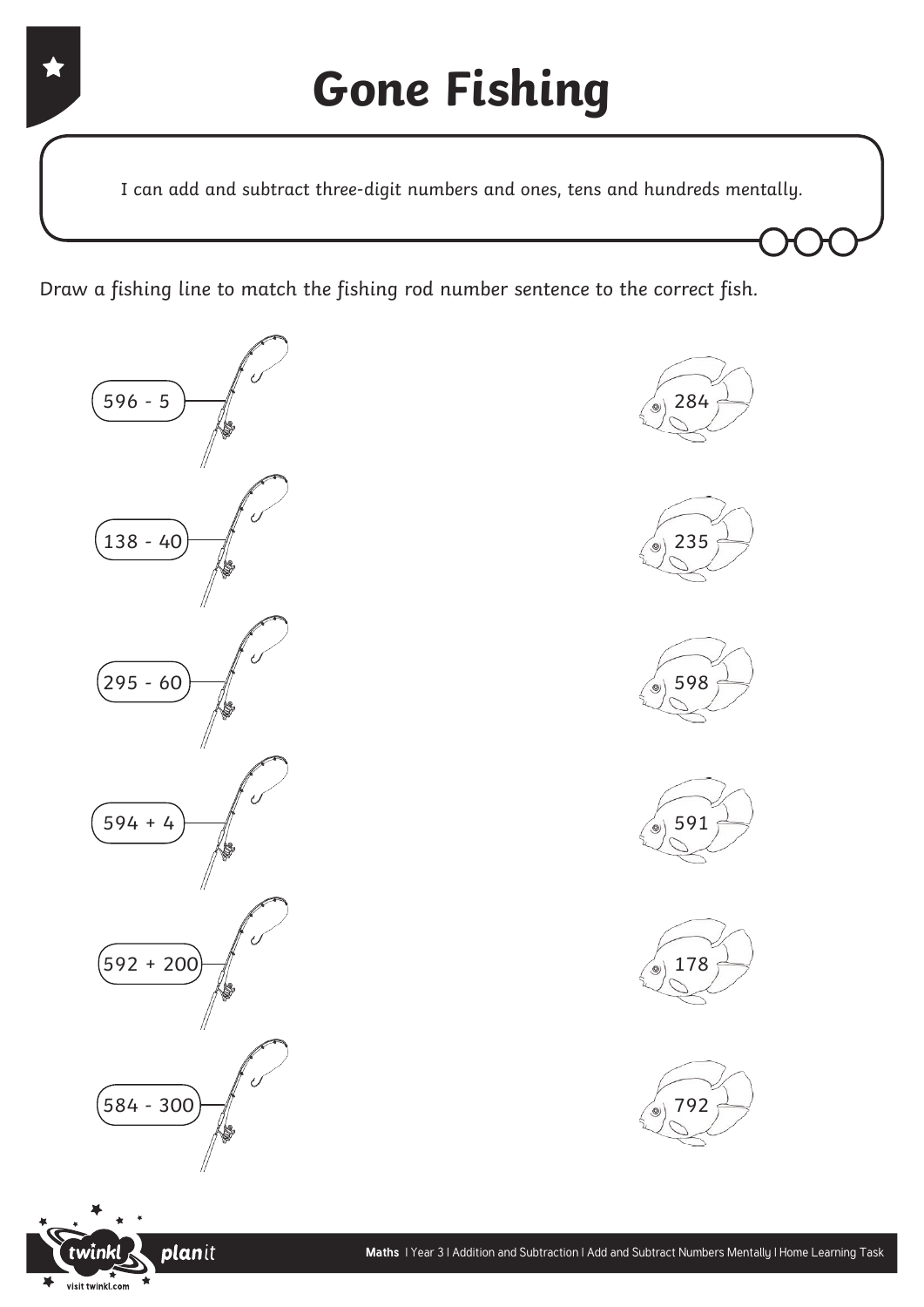

I can add and subtract three-digit numbers and ones, tens and hundreds mentally.

Draw a fishing line to match the fishing rod number sentence to the correct fish.















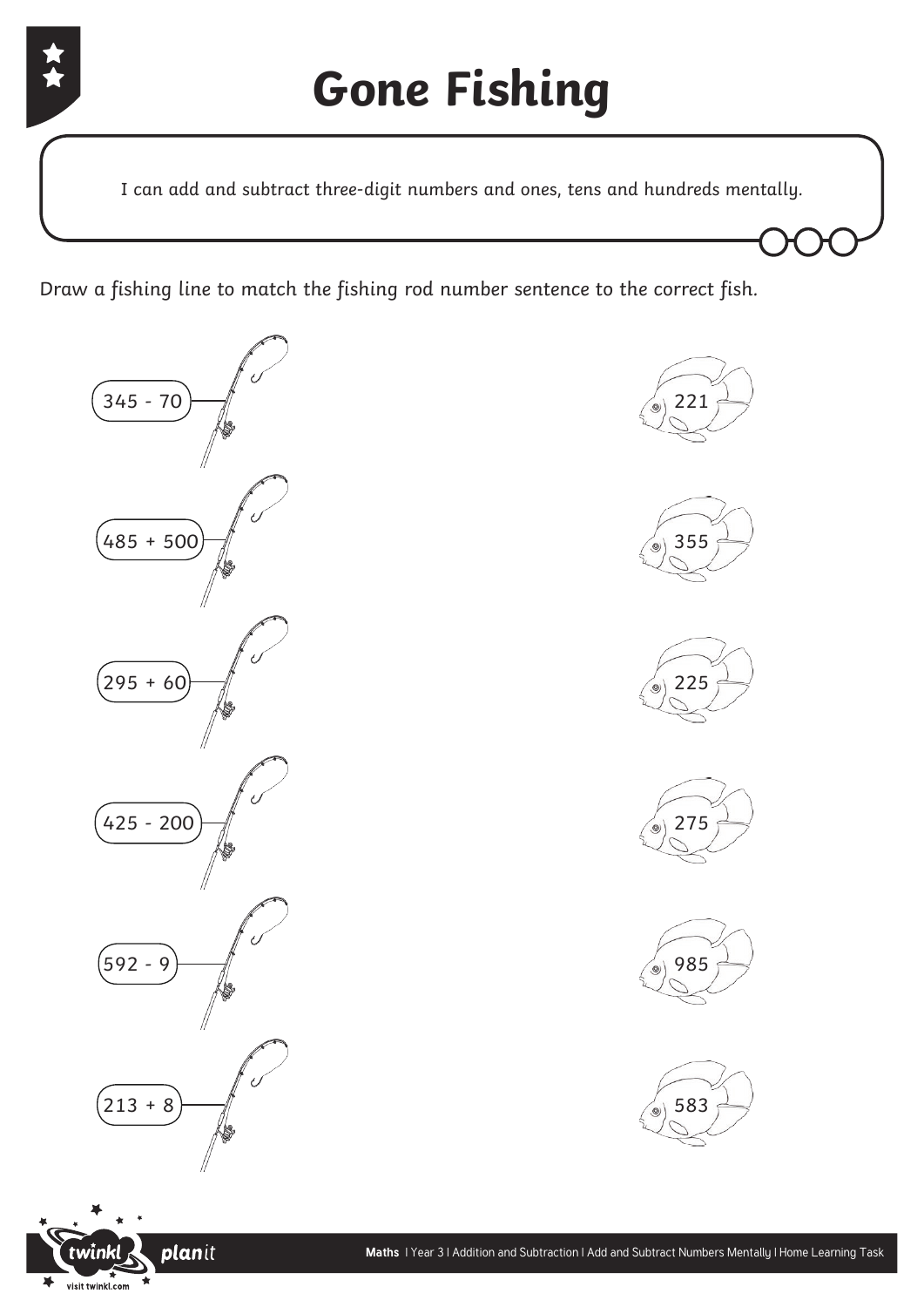

## **Gone Fishing**

I can add and subtract three-digit numbers and ones, tens and hundreds mentally.